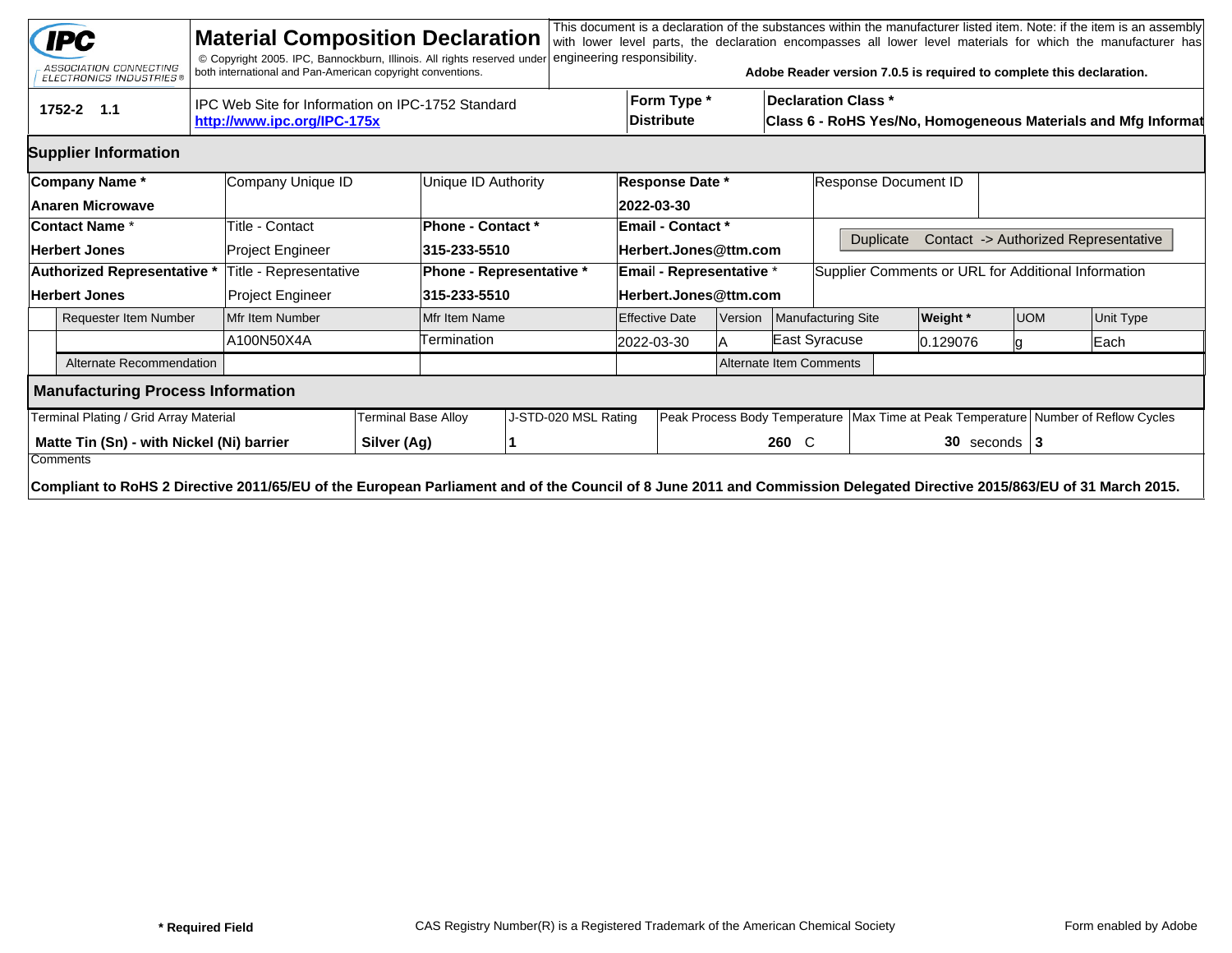| Save the fields in<br>this form to a file                                                                                                                                                                                                                                                                                          | <b>Export Data</b>                           | Import fields from a<br>file into this form                                                                                                                                                                                                                                                                                                                                                                                                                                                                                                                            | <b>Import Data</b>                                                 | Clear all of the<br>fields on this form | <b>Reset Form</b> | Lock the fields on this<br>form to prevent changes | Lock Supplier Fields                                                                                                                                                                                                                                                                                                                                                                                                                                                                                                                                                                                                                                                                                                                                                                                                                                                                                                               |  |  |  |  |  |  |
|------------------------------------------------------------------------------------------------------------------------------------------------------------------------------------------------------------------------------------------------------------------------------------------------------------------------------------|----------------------------------------------|------------------------------------------------------------------------------------------------------------------------------------------------------------------------------------------------------------------------------------------------------------------------------------------------------------------------------------------------------------------------------------------------------------------------------------------------------------------------------------------------------------------------------------------------------------------------|--------------------------------------------------------------------|-----------------------------------------|-------------------|----------------------------------------------------|------------------------------------------------------------------------------------------------------------------------------------------------------------------------------------------------------------------------------------------------------------------------------------------------------------------------------------------------------------------------------------------------------------------------------------------------------------------------------------------------------------------------------------------------------------------------------------------------------------------------------------------------------------------------------------------------------------------------------------------------------------------------------------------------------------------------------------------------------------------------------------------------------------------------------------|--|--|--|--|--|--|
|                                                                                                                                                                                                                                                                                                                                    | <b>RoHS Material Composition Declaration</b> |                                                                                                                                                                                                                                                                                                                                                                                                                                                                                                                                                                        |                                                                    |                                         |                   | <b>Declaration Type *</b>                          | <b>Custom</b>                                                                                                                                                                                                                                                                                                                                                                                                                                                                                                                                                                                                                                                                                                                                                                                                                                                                                                                      |  |  |  |  |  |  |
| RoHS Definition: Quantity limit of 0.1% by mass (1000 PPM) in homogeneous material for: Lead (Pb), Mercury, Hexavalent Chromium, Polybrominated Biphenyls (PBB),<br><b>RoHS Directive</b><br>Polybrominated Diphenyl Ethers (PBDE) and quantity limit of 0.01% by mass (100 PPM) of homogeneous material for Cadmium<br>2002/95/EC |                                              |                                                                                                                                                                                                                                                                                                                                                                                                                                                                                                                                                                        |                                                                    |                                         |                   |                                                    |                                                                                                                                                                                                                                                                                                                                                                                                                                                                                                                                                                                                                                                                                                                                                                                                                                                                                                                                    |  |  |  |  |  |  |
|                                                                                                                                                                                                                                                                                                                                    |                                              | that Supplier may have relied on information provided by others in completing this form, and that Supplier may not have independently verified such information. However, in situations where Supplier has not independently v<br>a written agreement with respect to the identified part, the terms and conditions of that agreement, including any warranty rights and/or remedies provided as part of that agreement, will be the sole and exclusive source o<br>Company's remedies for issues that arise regarding information the Supplier provides in this form. |                                                                    |                                         |                   |                                                    | RoHS 2 (Directive 2011/65/EU and 2015/863/EU) Definition Addendum: Quantity limit of 0.1% by mass (1000 PPM) in homogeneous material for: Bis(2-ethylhexyl) phthalate (DEHP), Butyl benzyl phthalate (BBP), Dibutyl phthalate<br>(DIBP). Supplier certifies that it gathered the information it provides in this form concerning RoHS restrictive substances using appropriate methods to ensure its accuracy and that such information is true and correct to<br>the date that Supplier completes this form. Supplier acknowledges that Company will rely on this certification in determining the compliance of its products with European Union member state laws that implement the RoHS Dir<br>others, Supplier agrees that, at a minimum, its suppliers have provided certifications regarding their contributions to the part, and those certifications are at least as comprehensive as the certification in this paragrap |  |  |  |  |  |  |
| <b>RoHS Declaration *</b>                                                                                                                                                                                                                                                                                                          |                                              | - Item(s) does not contain RoHS restricted substances per the definition above                                                                                                                                                                                                                                                                                                                                                                                                                                                                                         |                                                                    |                                         |                   | Supplier Acceptance * Accepted                     |                                                                                                                                                                                                                                                                                                                                                                                                                                                                                                                                                                                                                                                                                                                                                                                                                                                                                                                                    |  |  |  |  |  |  |
| above and choose all applicable exemptions.                                                                                                                                                                                                                                                                                        |                                              |                                                                                                                                                                                                                                                                                                                                                                                                                                                                                                                                                                        |                                                                    |                                         |                   |                                                    | <b>Exemptions:</b> If the declared item does not contain RoHS restricted substances per the definition above except for defined RoHS exemptions, then select the corresponding response in the RoHS Declaration                                                                                                                                                                                                                                                                                                                                                                                                                                                                                                                                                                                                                                                                                                                    |  |  |  |  |  |  |
| <b>Declaration Signature</b>                                                                                                                                                                                                                                                                                                       |                                              |                                                                                                                                                                                                                                                                                                                                                                                                                                                                                                                                                                        |                                                                    |                                         |                   |                                                    |                                                                                                                                                                                                                                                                                                                                                                                                                                                                                                                                                                                                                                                                                                                                                                                                                                                                                                                                    |  |  |  |  |  |  |
|                                                                                                                                                                                                                                                                                                                                    |                                              | the declaration (if required by the Requester) and click on Submit Form to have the form returned to the Requester.                                                                                                                                                                                                                                                                                                                                                                                                                                                    |                                                                    |                                         |                   |                                                    | Instructions: Complete all of the required fields on all pages of this form. Select the "Accepted" on the Supplier Acceptance drop-down. This will display the signature area. Digitally sign                                                                                                                                                                                                                                                                                                                                                                                                                                                                                                                                                                                                                                                                                                                                      |  |  |  |  |  |  |
|                                                                                                                                                                                                                                                                                                                                    | Supplier Digital Signature Zach Bush         |                                                                                                                                                                                                                                                                                                                                                                                                                                                                                                                                                                        | Digitally signed by Zach Bush<br>Date: 2022.03.30 15:18:00 -04'00' |                                         |                   |                                                    |                                                                                                                                                                                                                                                                                                                                                                                                                                                                                                                                                                                                                                                                                                                                                                                                                                                                                                                                    |  |  |  |  |  |  |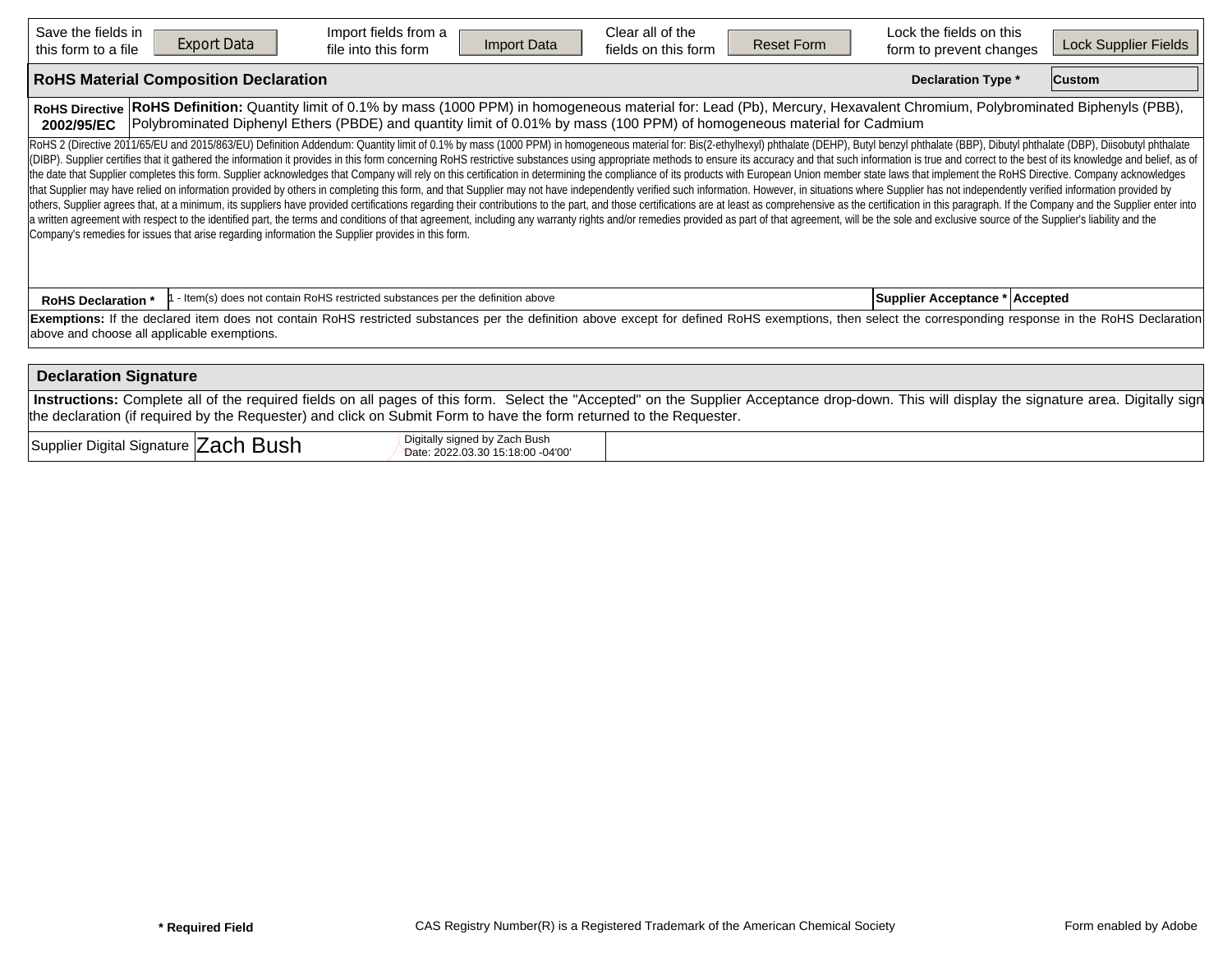## **Homogeneous Material Composition Declaration for Electronic Products**

SubItem Instructions: The presence of any JIG Level A or B substances must be declared. [1] indicate the subpart in which the substance is located, [2] provide a description of the homogeneous material [3], enter the weight of the homogeneous material.

Substance Instructions: [A] select the Level (JIG A, JIG B, Requester or Supplier) [B] select the substance category (JIG or Requester) or enter a value (Supplier). [C] select the substance (JIG) or enter the substance and CAS (Other). [D] select a RoHS exemption, if applicable [E] enter the weight of the substance or the PPM concentration [F] Optionally enter the positive (+) and negative (-) tolerance in percent (Note: percent tolerance values are expected to cover a 3 sigma range of distribution unless otherwise noted).

Line Functions: +I Inserts a New Item /SubItem +M Inserts a new Material +C Inserts a new Substance Category +S Inserts a new Substance - Deletes the element line

| Item/SubItem |    |                                 | Homogeneous                       | Weight Unit of |         |                     |  | Level                     | <b>Substance Category</b>     |  | <b>Substance</b>                                                         | CAS        | Exempt   Weight | Unit of        | <b>Tolerance</b> |         | <b>PPM</b> |
|--------------|----|---------------------------------|-----------------------------------|----------------|---------|---------------------|--|---------------------------|-------------------------------|--|--------------------------------------------------------------------------|------------|-----------------|----------------|------------------|---------|------------|
|              |    | Name                            | <b>Material</b>                   |                | Measure |                     |  |                           |                               |  |                                                                          |            |                 | <b>Measure</b> |                  | $\ddag$ |            |
|              | -1 | A100N50X4A Rev A+M -M Substrate |                                   | 0.121876g      |         |                     |  | +C -C Supplier            | Yttrium (III) oxide (Y2 +S -S |  | Yttrium (III) oxide (Y2O3 1314-36-9                                      |            | 0.006093g       |                |                  |         | 50,000     |
|              |    |                                 |                                   |                |         |                     |  | $ +C -C $ Supplier        |                               |  | Aluminum Nitride (AL + S - S   Aluminum Nitride (ALN   24304-00-5        |            | 0.115782g       |                |                  |         | 950,00     |
|              |    |                                 | +M -M Thick Film Resis 0.00070\$g |                |         |                     |  | +C -C Supplier            |                               |  | Ruthenium(IV) dioxid $+ S$ -S Ruthenium(IV) dioxide (12036-10-1          |            | 0.000349g       |                |                  |         | 493,60     |
|              |    |                                 |                                   |                |         |                     |  | +C -C Supplier            | <b>Boron Oxide (BO)</b>       |  | $+S$ -S Boron Oxide (BO)                                                 | 1303-86-2  | $ 0.000095 $ g  |                |                  |         | 134,60     |
|              |    |                                 |                                   |                |         |                     |  | +C -C Supplier            | <b>Magnesium Oxide (M)</b>    |  | +S -S Magnesium Oxide (MgO 1309-48-4                                     |            | 0.000068g       |                |                  |         | 96,200     |
|              |    |                                 |                                   |                |         |                     |  | +C -C Supplier            | Zinc oxide (ZnO)              |  | $+S$ -S Zinc oxide (ZnO)                                                 | 1314-13-2  | $ 0.000063 $ g  |                |                  |         | 89,700     |
|              |    |                                 |                                   |                |         |                     |  | +C -C Supplier            |                               |  | Aluminum Oxide (Al2 +S -S Aluminum Oxide (Al2O3 1344-28-1                |            | $ 0.000095 $ g  |                |                  |         | 134,60     |
|              |    |                                 |                                   |                |         |                     |  | $ +C -C $ Supplier        |                               |  | Silicon Dioxide (SiO2 +S -S Silicon Dioxide (SiO2)                       | 14808-60-7 | 0.000036q       |                |                  |         | 51,300     |
|              |    |                                 | +M-MConductor                     | 0.002107g      |         |                     |  | $ \text{+C} $ -C Supplier | Silver (Ag)                   |  | +S -S Silver (Ag)                                                        | 7440-22-4  | 0.001918g       |                |                  |         | 910,00     |
|              |    |                                 |                                   |                |         |                     |  | +C -C Supplier            | <b>Titanium (Ti)</b>          |  | +S -S Titanium (Ti)                                                      | 7440-32-6  | 0.000158g       |                |                  |         | 75,000     |
|              |    |                                 |                                   |                |         |                     |  | +C -C Supplier            | Cobalt (Co)                   |  | $+S$ -S Cobalt (Co)                                                      | 7440-48-4  | 0.000031 g      |                |                  |         | 15,000     |
|              |    |                                 | +M-M Protective Glaze 0.002268g   |                |         |                     |  | +C -C Supplier            | <b>Boron Oxide (BO)</b>       |  | +S -S Boron Oxide (BO)                                                   | 1303-86-2  | 0.000200 q      |                |                  |         | 88,296     |
|              |    |                                 |                                   |                |         |                     |  | +C -C Supplier            | Chromium(III) oxide (         |  | +S -S Chromium(III) oxide (Cr 1308-38-9                                  |            | 0.000013g       |                |                  |         | 5,851      |
|              |    |                                 |                                   |                |         |                     |  | +C -C Supplier            | Zinc oxide (ZnO)              |  | $+ S \cdot S$ Zinc oxide (ZnO)                                           | 1314-13-2  | 0.000600g       |                |                  |         | 264,88     |
|              |    |                                 |                                   |                |         |                     |  | +C -C Supplier            |                               |  | Aluminum Oxide (Al2 +S -S  Aluminum Oxide (Al2O3 1344-28-1               |            | 0.00006dg       |                |                  |         | 26,493     |
|              |    |                                 |                                   |                |         |                     |  | +C -C Supplier            |                               |  | Silicon Dioxide (SiO2 $+$ S $-$ S Silicon Dioxide (SiO2)                 | 14808-60-7 | 0.000060g       |                |                  |         | 26,493     |
|              |    |                                 |                                   |                |         |                     |  | +C -C Supplier            | Molybdenum (Mo)               |  | +S -S Molybdenum (Mo)                                                    | 7439-98-7  | $ 0.000533 $ g  |                |                  |         | 235,19     |
|              |    |                                 |                                   |                |         | +Cl                 |  | -C Supplier               | Cobalt (Co)                   |  | $+S$ -S Cobalt (Co)                                                      | 7440-48-4  | 0.000400g       |                |                  |         | 176,39     |
|              |    |                                 |                                   |                |         |                     |  | +C -C Supplier            |                               |  | *Proprietary Blue Pig   +S   -S   *Proprietary Blue Pigme Proprietary    |            | 0.000266q       |                |                  |         | 117,59     |
|              |    |                                 |                                   |                |         |                     |  | +C -C Supplier            |                               |  | *Proprietary Metal Co +S -S  *Proprietary Metal Com   Proprietary        |            | 0.000133g       |                |                  |         | 58,798     |
|              |    |                                 | +M -M Part Marking Ink 0.000094g  |                |         |                     |  | $ +C -C $ Supplier        |                               |  | Titanium dioxide (TiO + S $\vert$ - S Titanium dioxide (TiO2) 13463-67-7 |            | 0.000080q       |                |                  |         | 857,10     |
|              |    |                                 |                                   |                |         |                     |  | +C -C Supplier            |                               |  | Silica amorphous (Si $ +S $ -S Silica amorphous (SiO2 7631-86-9          |            | 0.000013g       |                |                  |         | 142,90     |
|              |    |                                 | +M-M Nickel Plating               | 0.001539g      |         | $ $ +C $ $ -C $ $ B |  |                           | Nickel (Ni)                   |  | $+S$ -S Nickel (Ni)                                                      | 7440-02-0  | 0.001539g       |                |                  |         | 1,000,0    |